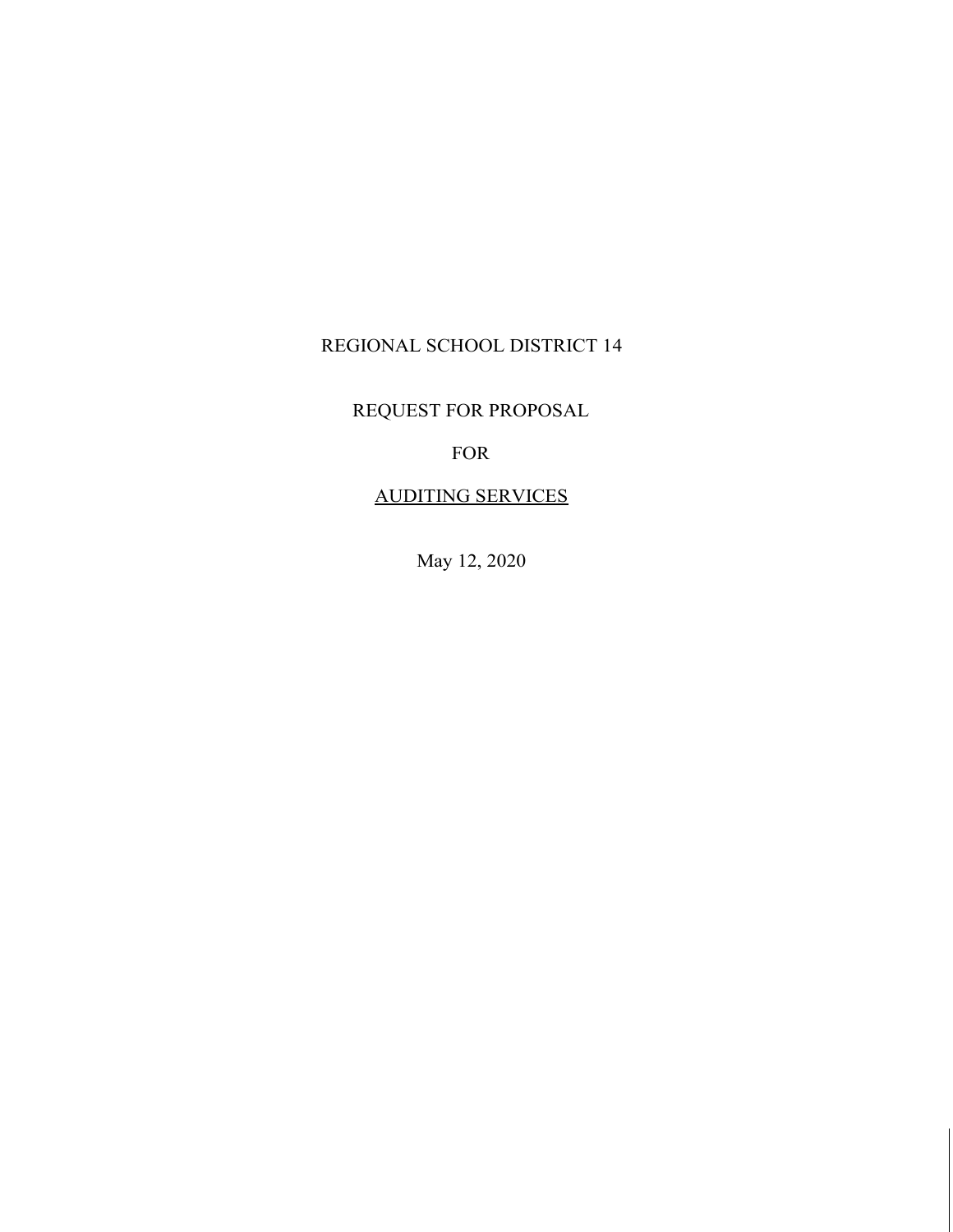## LEGAL NOTICE

## **REGIONALSCHOOLDISTRICT 14,CONNECTICUT**

## **REQUEST FOR PROPOSAL**

## **FORAUDITING SERVICES**

The Regional School District (RSD) 14, Purchasing Authority will accept proposals from qualified firms, on behalf of the RSD 14 Finance Committee of the Board of Education for **audit services** for three fiscal years beginning June 30, 2020, with the option of auditing its financial statements for each of the two (2) subsequent fiscal years.

The audit will be conducted in accordance with generally accepted auditing standards and "Government Auditing Standards", issued by the Comptroller General of the United States. There is no expressed or implied obligation for RSD 14 to reimburse firms for any expenses incurred in preparing proposals in response to this request.

The financial statements of RSD 14 include all significant funds, account groups, agencies, boards, commissions and authorities over which RSD 14 exercises oversight responsibility.

To be considered, two (2) copies of a proposal must be received by 3:00 p.m., May 28, 2020 in the Business Office, 67 Washington Ave., P.O. Box 469, Woodbury, CT 06798. RSD 14 reserves the right to reject any or all proposals submitted. During the evaluation process, RSD 14 reserves the right, where it may serve RSD 14's best interest, to request additional information or clarifications from proposers.

Questions or comments may be directed to the Director of Finance and Operations, Wayne McAllister, at 203-263-4330 between the hours of 8:30 a.m. and 4:00 p.m., Monday thru Friday (excluding holidays) or via email wmcallister  $@ctreg14.org$ .

**An Equal Opportunity/Affirmative Action Employer**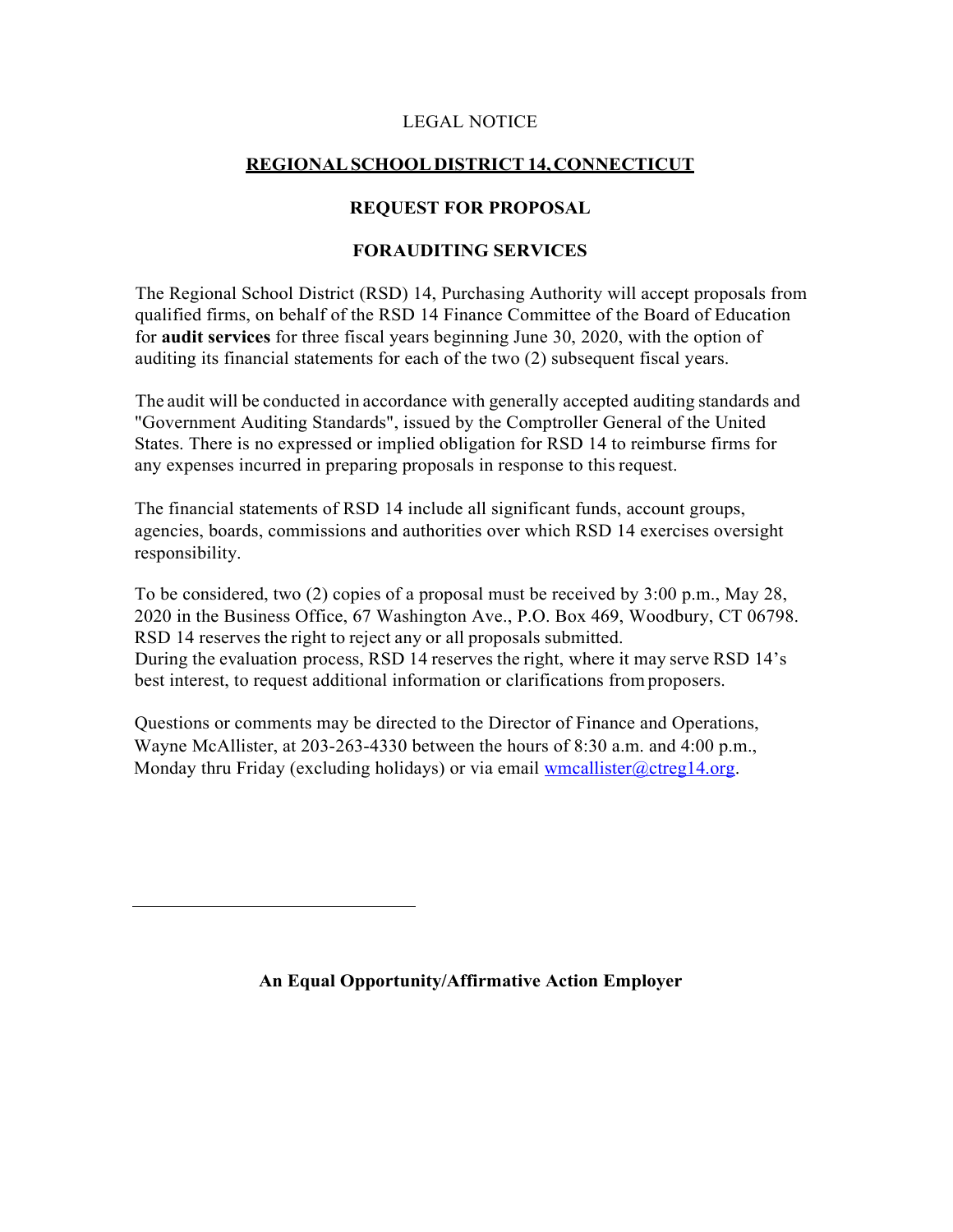## I. **INTRODUCTION**

## A. General Information

The Regional School District 14 (RSD14) is requesting proposals from qualified firms of certified public accountants to audit its financial statements for three fiscal years beginning with year ending June 30, 2020, with the option of auditing its financial statements for each of the two (2) subsequent fiscal years. These audits are to be performed in accordance with the most current generally accepted auditing standards.

The auditor(s) shall state that the primary purpose of the audit is to express an opinion on the general purpose financial statements taken as a whole and that the audit is subject to the inherent risk that errors or irregularities may occur and not be detected.

There is no expressed or implied obligation for RSD 14 to reimburse firms for any expenses incurred in preparing proposals in response to this request.

To be considered, two (2) copies of a proposal must be received by the Business Office by 3:00 p.m. on May 28, 2020. A copy of the latest results of the firms External Quality Control Review should be submitted with your proposal. RSD 14 reserves the right to reject any or all proposals submitted.

During the evaluation process, RSD 14 reserves the right, where it may serve RSD's best interest, to request additional information or clarifications from proposers, or to allow corrections of errors or omissions.

RSD 14 reserves the right to retain all proposals submitted and to use any ideas in a proposal regardless of whether that proposal is selected. Submission of a proposal indicates acceptance by the firm of the conditions contained in this Request for Proposals, unless clearly and specifically noted in the proposal submitted and confirmed in the contract between RSD 14 and the firm selected.

Following the notification of the selected firm it is expected an engagement letter will be executed between both parties within 30 days of approval.

The Purchasing Authority reserves the right to reject any and all bids. In addition **to the bid specifications, all bids are subject to the terms, provisions and conditions of RSD 14's Purchasing Policy, set forth in Policies 3313 through 3326. By bidding on the proposed purchase, the bidder agrees to such terms, provisions and conditions.**

B. Terms of Engagement

A three (3) year contract is contemplated, subject to the annual review and recommendation of the Finance Committee, the satisfactory negotiation of terms (including a price acceptable to both RSD 14 and the selected firm), the concurrence of RSD 14 Board of Education and the annual availability of an appropriation.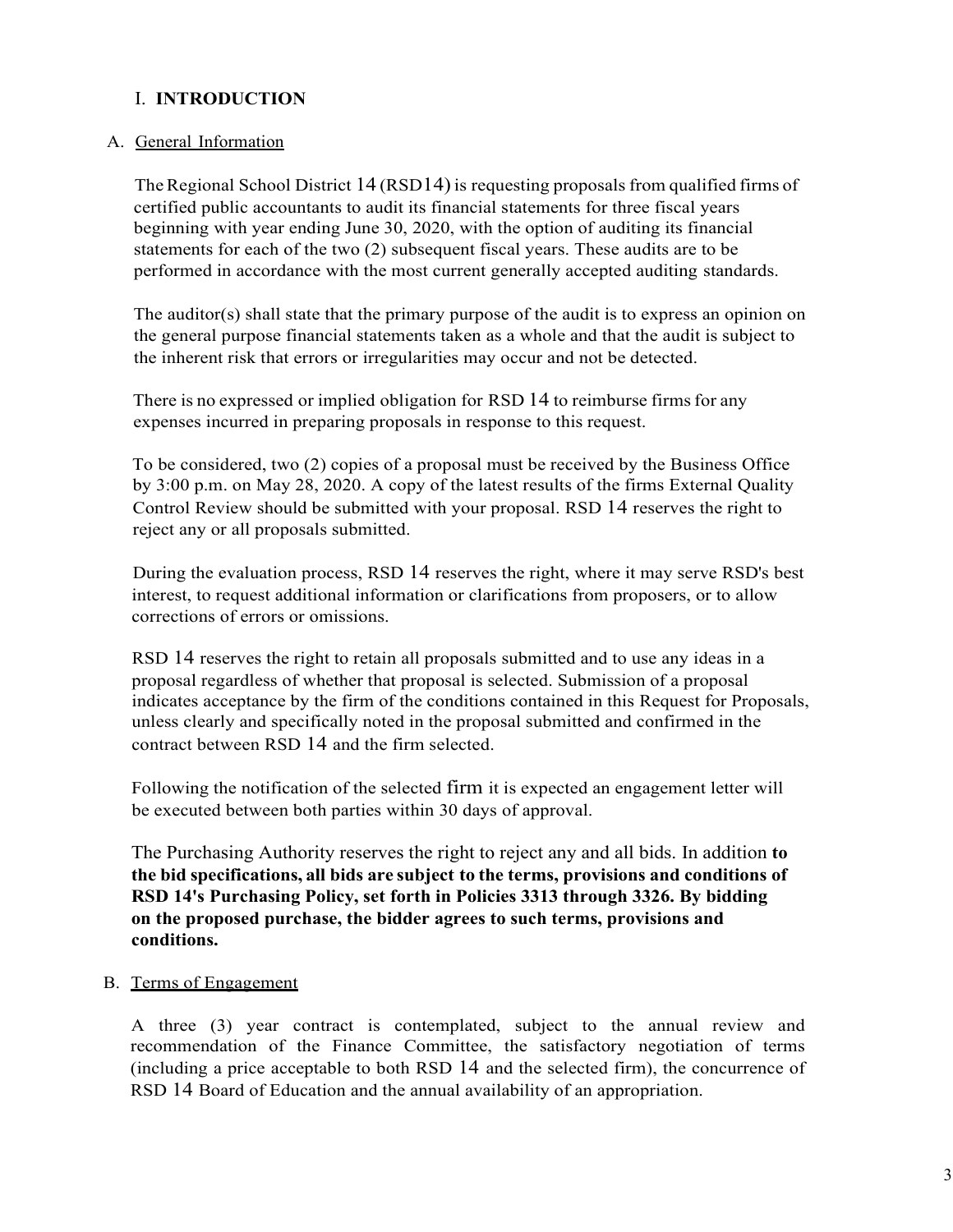## **I. DESCRIPTION OF REGIONAL SCHOOL DUSTRICT 14 (RSD14)**

## A. General

The auditor's principal contact with RSD 14 will be Tina Tanguay, Senior Accountant or a designated representative, who will coordinate the assistance to be provided by RSD 14 to the auditor.

## B. Background Information

RSD 14 serves the Towns of Woodbury and Bethlehem, CT with four (4) schools and an enrollment of approximately 1,700 students. RSD's fiscal year begins on July 1 and ends on June 30.

RSD consists of four (4) schools, three (3) of which are located in Woodbury, CT and one (1) in Bethlehem, CT.

Nonnewaug High School, Woodbury, CT Woodbury Middle School, Woodbury, CT Mitchell Elementary School, Woodbury, CT Bethlehem Elementary School, Bethlehem, CT

There is a Vocational-Agricultural facility located on the Nonnewaug campus as well as the Central/Business Office.

All funds and account groups are under the administrative control of the Board of Education.

C. Budgetary Basis of Accounting

RSD 14 prepares its budgets on a basis consistent with generally accepted accounting principles. RSD 14 utilizes the Tyler Infinite Visions Financial Management System.

## **II. ASSISTANCE TO BEPROVIDED TO THE AUDITOR AND REPORT PREPARATION**

- 1. Statements and schedules and other pertinent information to be prepared by RSD 14.
- 2. The staff of RSD 14 will prepare or provide the following statements and schedules for the auditor, as follows:
	- a. Adjusted trial balance
	- b. Detailed schedules of revenues and expenditures, expenses, accounts payable and receivable, and encumbrances.
	- c. Detail of balance sheet and subsidiary account activity.
	- d. Check registers for all funds.
	- e. Bank reconciliations for allaccounts.
	- f. Detail of capital projects expenditures on a project to lifebasis.
	- g. Analysis of accounts, as requested
	- h. Investment activity schedules.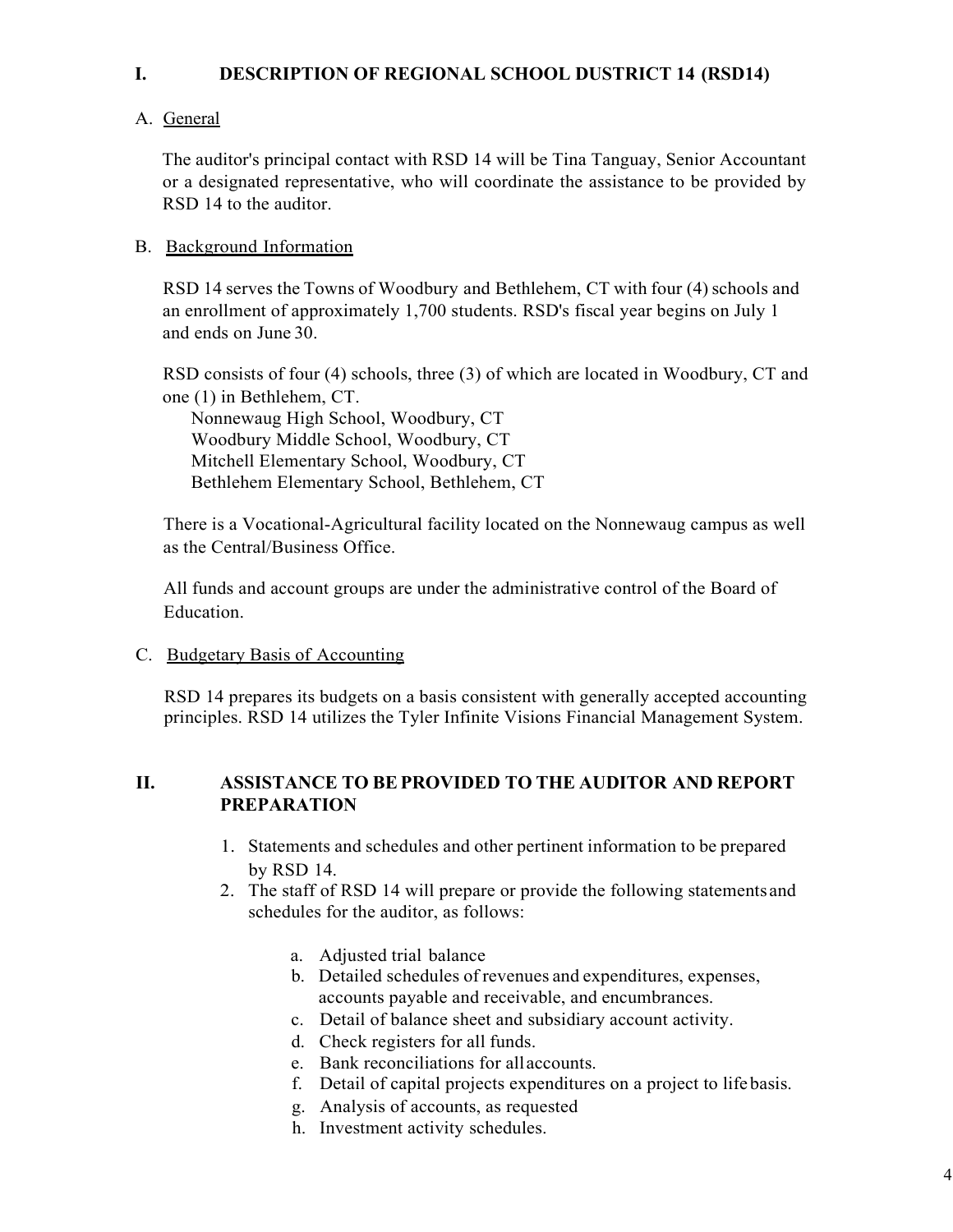- 1. Debt schedules.
- J. Fixed asset schedules.
- k. Payroll schedules.
- I. Schedule of Compensated Absences
- m. Latest Actuarial Reports
- n. Completed ED-001 and Supporting documents.
- o. Standard representation letters.

### **III. NATURE OFSERVICES REQUIRED**

#### **Qualified Firm:**

Firms submitting proposals must be qualified to perform independent audits of Regional School Districts of the State of Connecticut. The firm must have been engaged during the fiscal year ending June 30, 2012, as independent Auditors for the purpose of rendering an opinion on the annual financial statements of a Regional School District in Connecticut. A copy of the latest results of the firms External Quality Review should be submitted with your proposal.

At a minimum, proposers must have at least five (5) years municipal experience as independent auditors for the purpose of rendering an opinion of the comprehensive annual financial statements.

RSD 14 prefers that the firm has completed independent audit engagements, including rendering the opinions thereon, with at least two (2) regional school districts.

#### **Location:**

The auditors must have an office located within the State of Connecticut and resident staff must be able to offer the full range of auditing services required by this Request for Proposal.

#### **Non-Discrimination:**

No person shall be denied or subjected to discrimination on account of any services, or activities made possible by or resulting from this agreement on the grounds of sex, race, color, creed, national origin, age (except minimum age and retirement provision), marital status or the presence of any sensory, mental or physical handicap. Any violation of this provision shall be considered a violation of a material provision of this agreement and shall be grounds for cancellation, termination or suspension in whole or in part of the agreement by RSD 14. The proposer shall at all times **in** the proposal and contract process comply with all applicable anti-discrimination laws, rules, regulations and requirements of the Towns of Woodbury and Bethlehem, CT as well as those of CT and the Federal government.

#### **Other:**

Supervisory members of the audit team, including the "in charge" field auditor, should be Ce1iified Public Accountants and have a minimum of two (2) years of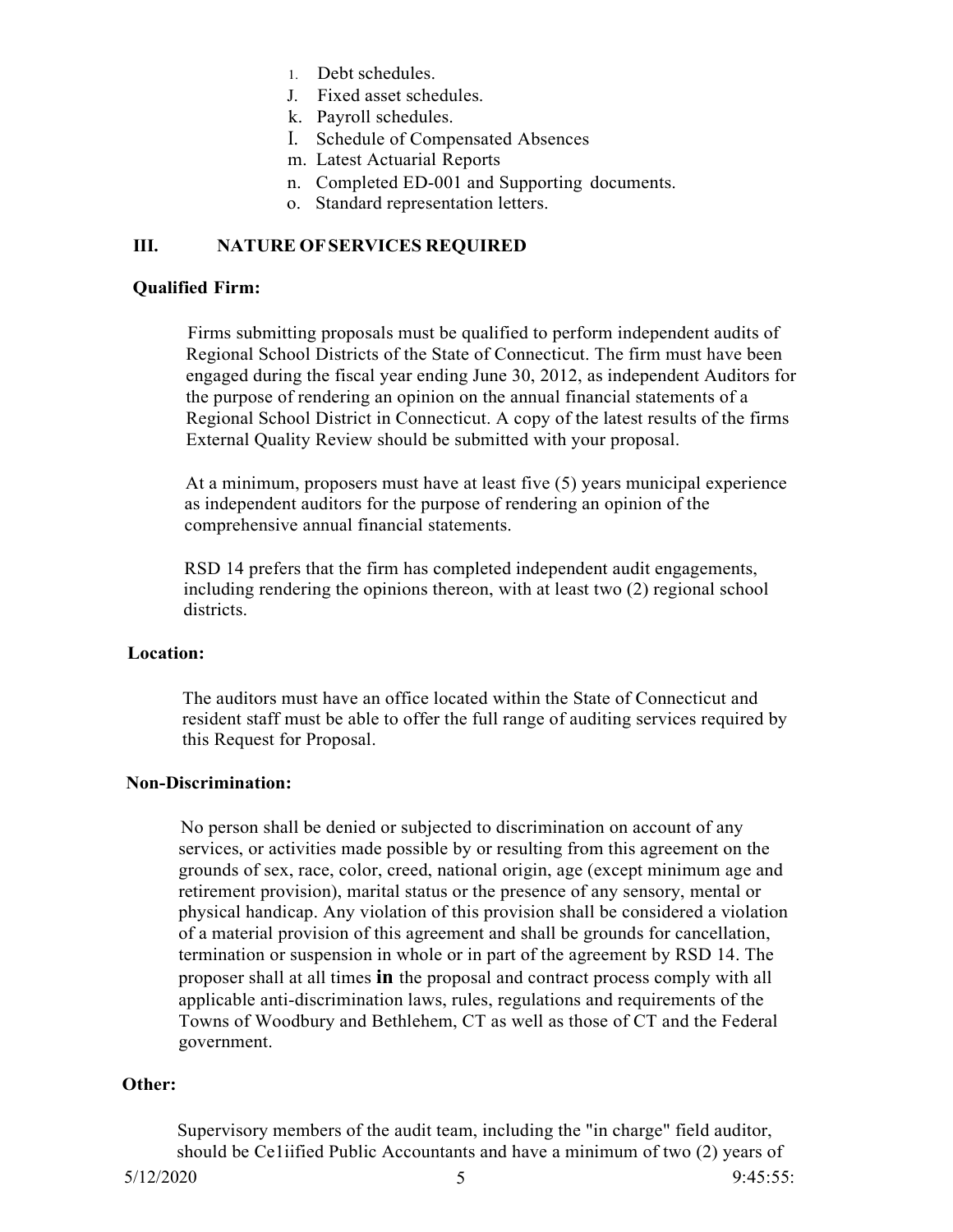educational audit experience in the State of Connecticut. The selection committee intends to strongly consider educational audit experience and certification in evaluating the proposer's audit team.

#### Scope of Work to be Performed

RSD 14 desires the auditor to express an opinion on the fair presentation of its basic financial statements in conformity with generally accepted accounting principles.

The auditor is to provide an "in-relation-to" report on the supporting schedules based on the auditing procedures applied during the audit of the basic financial statements and the combining and individual fund financial statements and schedules.

## Auditing Standards to be Followed

To meet the requirements of this Request for Proposals, the audit shall be performed in accordance with generally accepted auditing standards as set forth by the American Institute of Certified Public Accountants, *the standards for financial audits set forth in the US. Comptroller General's Government Auditing Standards, the provisions of the Single Audit Act of 1984, the provisions of US. Office of Management and Budget (0MB) Circular A-133, Audits o{State and Local Governments, and in conjunction and conformity with sections 4-230 through 4-236 of the Connecticut General Statutes (the State Single Audit Act.)*

#### Reports to be Issued

Following the completion of the audit of the fiscal year's financial statements, the auditor shall issue:

A report on the fair presentation of the financial statements in conformity with generally accepted accounting principles.

A report on the internal controls based on the auditor's understanding of the control structure and assessment of control risk.

A report on compliance with applicable laws and regulations.

Reports on the supplementary schedules of federal and state financial assistance.

Reports on the internal control used in administering federal and state financial assistance programs.

Reports on compliance with laws and regulations related to major and non-major federal and state financial assistance programs. This report should include an opinion on compliance with specific requirements applicable to major federal and state financial assistance programs, a report on compliance with general requirements applicable to major and non-major federal and state financial assistance programs, and a report on compliance with laws and regulations applicable to non-maj01: federal and state financial assistance program transactions tested.

Additionally, separate repo1ts shall be prepared and submitted by the auditor for forms EFS, ED 06S, PSIS, and ED 001 SEDAC-G Data Adjustment Form.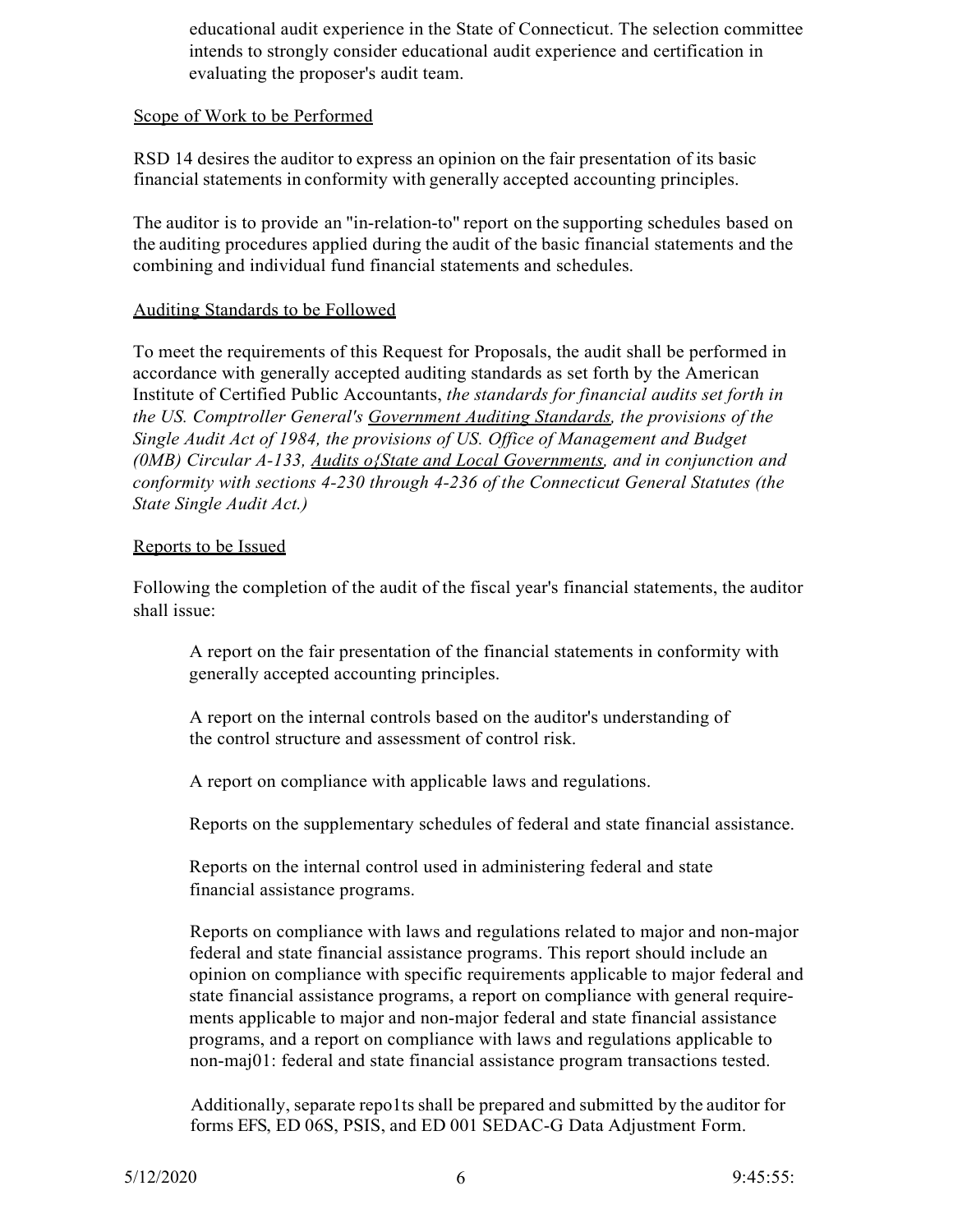The auditor shall communicate in a letter to the Finance Committee body any reportable conditions found during the audit. A reportable condition shall be defined as a significant deficiency in the organization's ability to record, process, summarize and report financial data consistent with the assertions of management in the financial statements.

## Working Paper Retention and Access to Working Papers

All working papers and reports must be retained, at the auditor's expense, for a minimum of three (3) years from the issuance of the report, unless the firm is notified in writing by RSD 14 of the need to extend the retention period. The auditor will be required to make working papers available, upon request by RSD 14.

In addition, the firm shall respond to the reasonable inquiries of successor auditors and allow successor auditors to review working papers relating to matters of continuing accounting significance.

## Implied Requirements

All services not specifically mentioned in this Request for Proposal that are necessary to provide the functional capabilities described by the auditor shall be included in the Scope of Services.

## **IV. TIME REQUIREMENTS**

## A. Timetable

The proposer will work with the Regional School District to set a mutually agreeable timeline for the completion of the audit.

## B. Report Submissions

Where an extension of time may be required, it will be the responsibility of the Auditor to promptly notify RSD 14 in writing. It is RSD 14's responsibility to secure all necessary approvals in a timely manner. The auditor shall promptly notify RSD 14's Director of Finance and Operations of any suspicion of fraud, defalcation or misapplication of funds. Such notice shall be in addition to any notice to grantors required by single audit legislation.

The final report and (30) thirty signed copies should be delivered to the Director of Finance and Operations.

## **V. PROPOSAL REQUIREMENTS**

## A. General Requirements

The proposal should include:

a. Title Page

Title page shall show the request for proposal's subject; the firm's name; address and telephone number of a contact person; and the date of the proposal.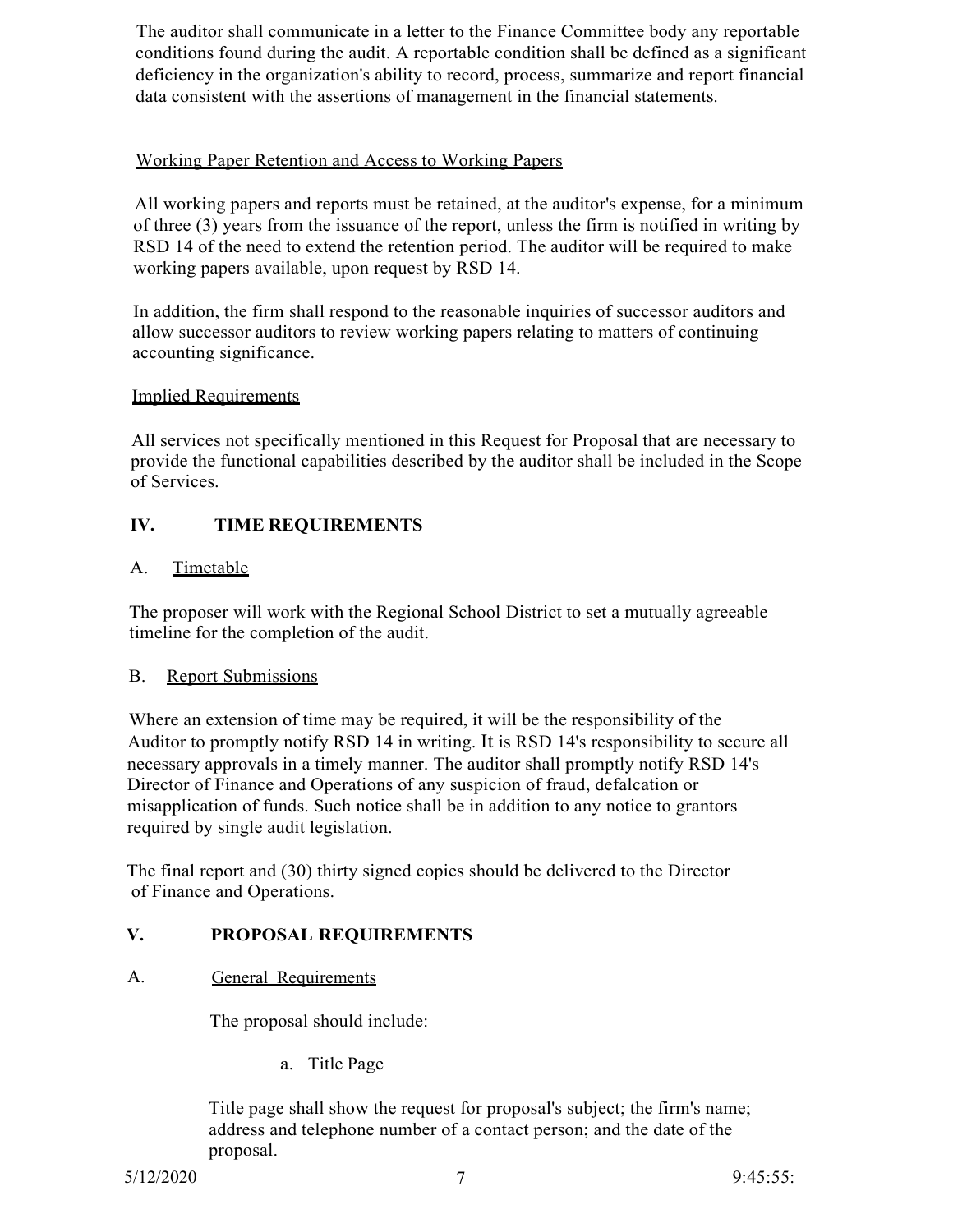- b. Table ofContents
- c. TransmittalLetter

A signed letter of transmittal briefly stating the proposer's understanding of the work to be done, the commitment to perform the work within the time period, a statement why the firm believes itself to be best qualified to perform the engagement and a statement that the proposal is a firm and irrevocable offer for the period covered.

d. Detailed Proposal

The detailed proposal should follow the order set forth in Section VI B of this request for proposals.

#### B. Technical Proposal

I. General Requirements

The purpose of the technical proposal is to demonstrate the qualifications, competence and capacity of the firmsseeking to undertake an independent audit of RSD 14 in conformity with the requirements of this Request for Proposal. As such, the substance of the proposal will carry more weight than their fom1 or manner of presentation. The technical proposal should demonstrate the qualifications of the firm and of the particular staff to be assigned to this engagement. Itshould also specify an audit approach that will meet the Request for Proposal requirements.

The technical proposal should address all the points outlined in the Request for Proposal. The proposal should be prepared simply and economically, providing a straightforward and concise description of the proposer's capabilities to satisfy the requirements of the Request for Proposal.

1. Independence

The film should provide an affirmative statement that it is independent of RSD 14 as defined by generally accepted accounting standards and the U.S. Comptroller General's Government Auditing Standards.

The firm should also list and describe its professional relationships involving RSD 14 or any of its agencies for the past five (5) years, together with a statement explaining why such relationships do not constitute a conflict of interest relative to performing the proposed audit.

In addition, the firm shall give RSD 14 written notice of any professional relationships entered into during the period of the agreement.

2. License to Practice in Connecticut

An affirmative statement should be included indicating that the firm and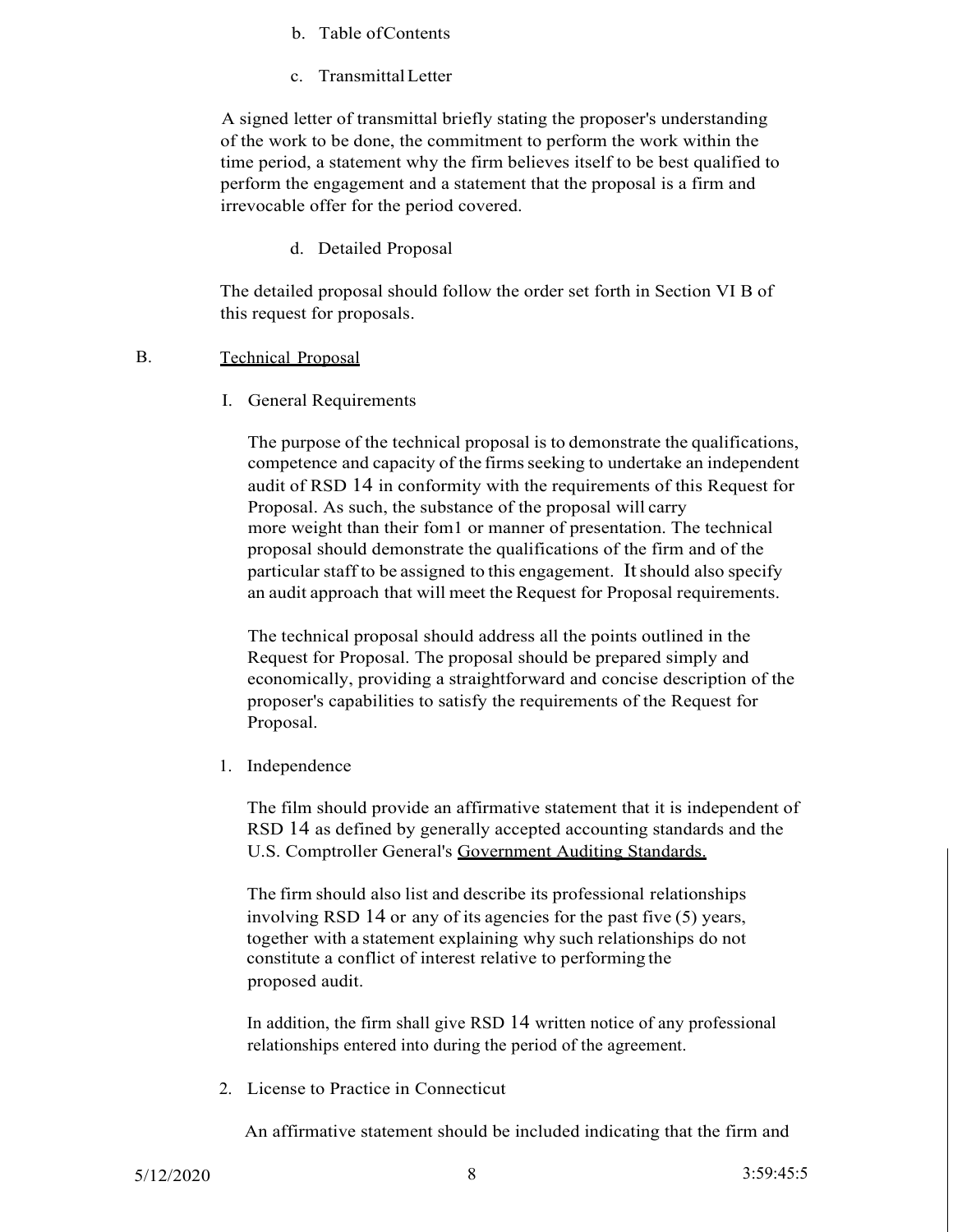Its education partner are qualified to practice in Connecticut.

3. Firm Qualifications and Experience

The proposal should state the size of the firm, the size of the firm's Governmental audit staff, the location of the office from which the work on this engagement is to be performed and the number and nature of the staff to be so employed on a part-time basis.

The firm shall also provide information on the results of their latest federal or state desk reviews or field reviews of its audits. In addition, the firm shall provide information on the circumstances and status of any disciplinary action taken or pending against the firm during the past three (3) years with state regulatory bodies or professional organizations.

4. Partner, Supervisory and Staff Qualifications and Experience

The firm should identify the principal supervisory and management staff, including engagement partners, managers, other supervisors and specialists who would be assigned to the engagement and indicate whether each person is licensed to practice as a ce11ified public accountant in Connecticut. The firm also should indicate how the quality of staff over the term of the agreement will be assigned.

Other audit personnel may be changed at the discretion of the proposer provided that replacements have substantially the same or better qualifications or experience.

5. Similar Engagements with Other Educational Entities

For the firm's office that will be assigned responsibility for the audit, list the most significant engagements (maximum of 5) performed in the last five years that are similar to the engagement described in thisRequest for <sup>e</sup> Proposal. These engagements should be ranked on the basis of total staff hours. Indicate the scope of work, date, engagement partners, total hours, and the name and telephone number of the principal client contact.

6. Audit Approach

The proposal should set forth a work plan, including an explanation of the audit methodology to be followed, to perform the services required.

7. Identification of Anticipated Potential Audit Problems

The proposal should identify and describe any anticipated potential audit problems, the firm's approach to resolving these problems and any special assistance that will be requested from RSD 14.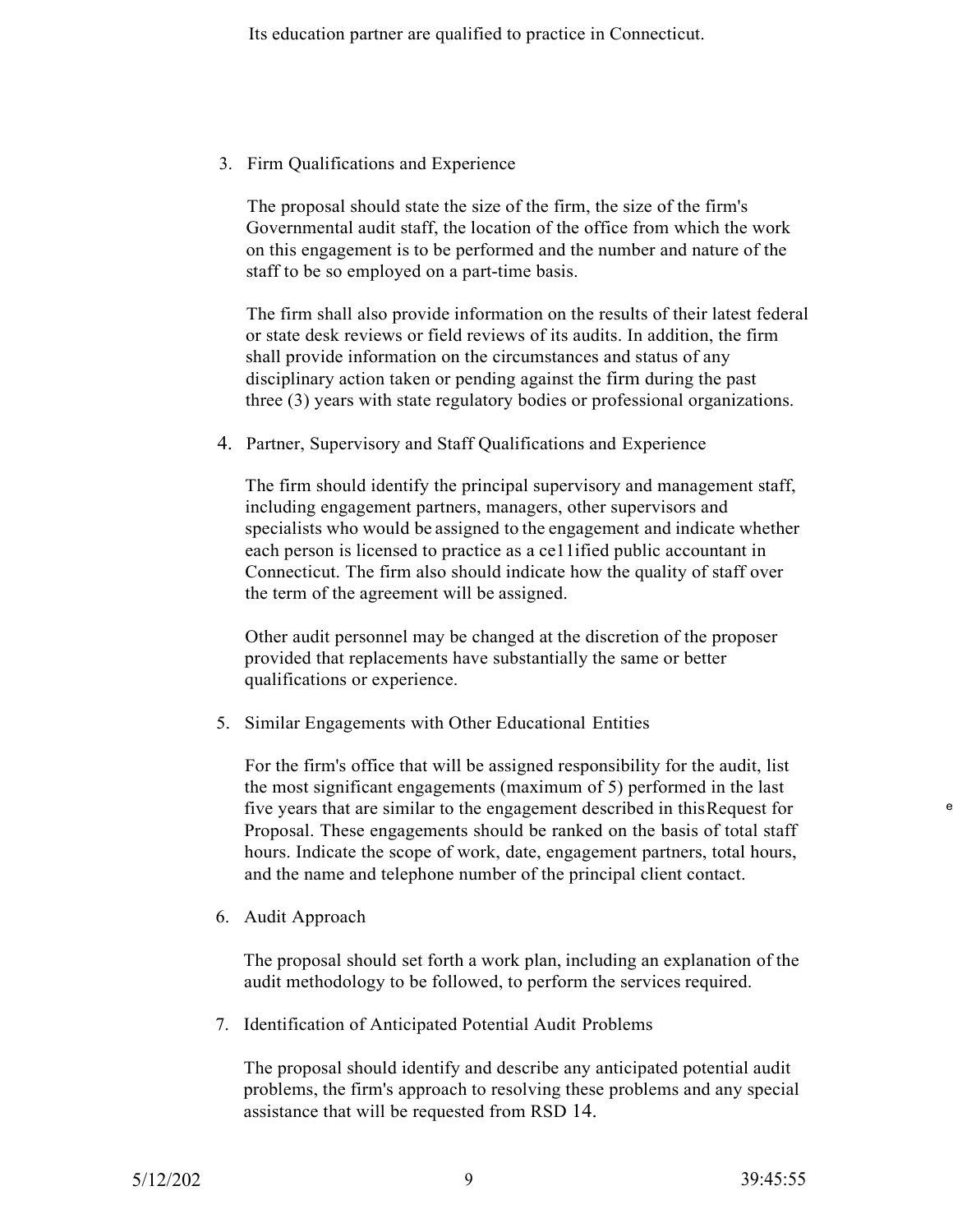## C. Dollar Cost Bid

1. Total All-Inclusive Maximum Price

The dollar cost bid should contain all pricing information relative to performing the audit engagement as described in this Request for Proposal. The total all-inclusive maximum price to be bid is to contain all direct and indirect costs including all out-of-pocket expenses.

RSD 14 will not be responsible for expenses incurred in preparing and submitting the technical proposal or the dollar cost bid. Such costs should be included in the proposal.

2. Fixed Fees by Category

The dollar cost bid should include a schedule of professional fees and expenses.

3. Rates for Additional Professional Services

If it should become necessary for RSD 14 to request the auditor to render any additional services requested in this Request for Proposal or to perform additional work as a result of the specific recommendation(s) included in any report issued on this engagement, then, such additional work shall be performed only if set forth in an addendum to the contract between the RSD 14 and the firm. Any such additional work agreed to between RSD 14 and the firm shall be performed at the same rates as originally set forth.

4. Manner of Payment

Progress payments will be made on the basis of hours or work completed during the course of the engagement in accordance with the firm's dollar cost bid proposal. Interim billings shall cover a period of not less than a calendar month from each billing pending delivery.

## D. Oral Presentations

During the evaluation process, the Finance/Selection Committee may, at its discretion, request any one or all firms to make oral presentations. Such presentations will provide firms with an opportunity to answer any questions the Board may have on a firm's proposal. Not all firms may be asked to make such an oral presentation.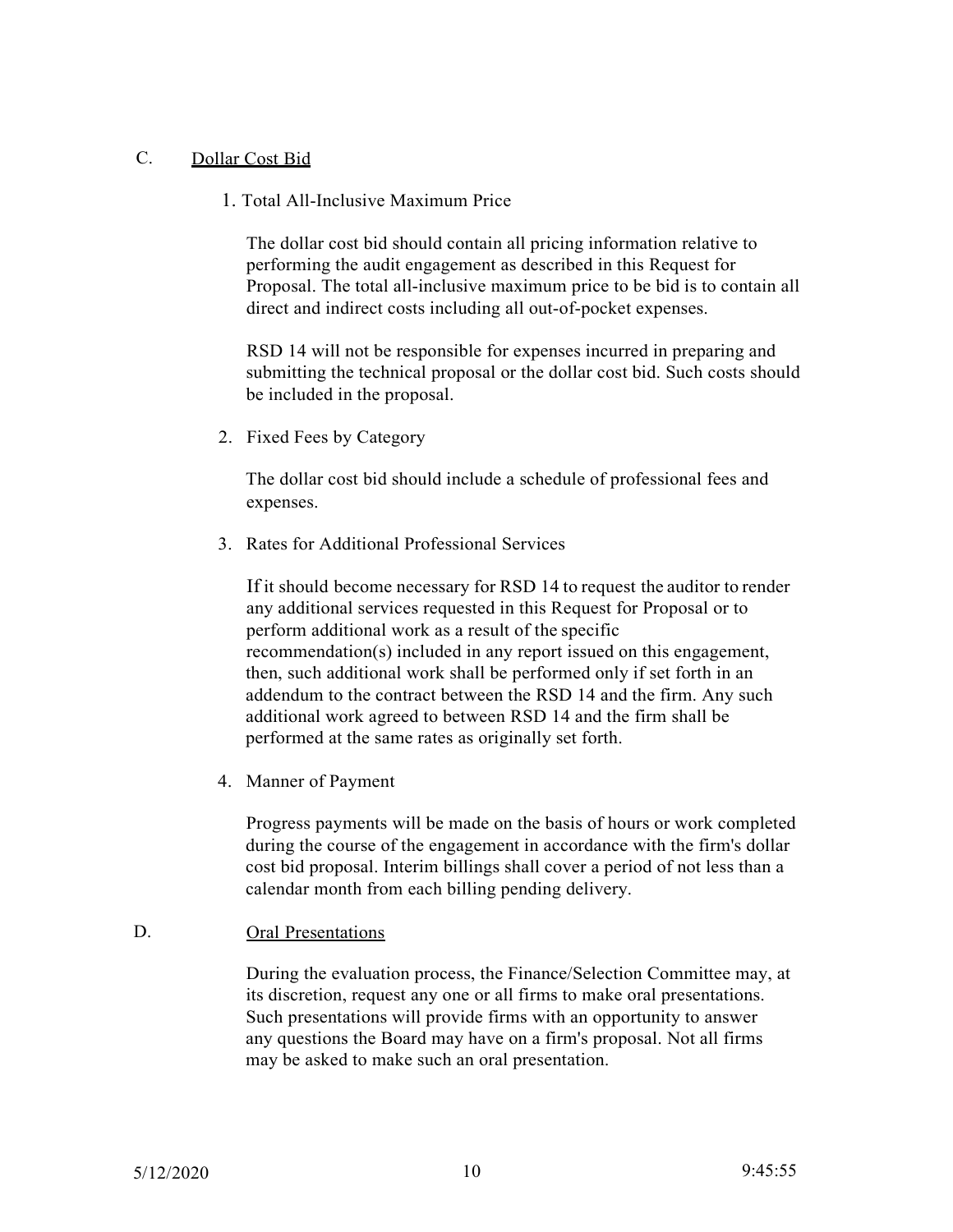#### E. Proposer Warranties

- 1. Proposer warrants that it is willing and able to comply with State of Connecticut laws with respect to foreign (non-state of CT) corporations.
- 2. Proposer warrants that it is willing and able to obtain an errors and omissions insurance policy providing a prudent amountof coverage for the willful or negligent acts, or omissions of any officers, employees or agents thereof.
- 3. Proposer warrants that it will not delegate or subcontract its responsibilities under an agreement without the express prior written permission of RSD 14.
- 4. Proposer warrants that all info1mation provided by it in connection with this proposal is true and accurate.

## F. **Fee Proposal**

Respondents are required to submit a fee proposal for all services in the Scope of Services outlined in this RFP.

Regional School District 14 reserves the right to negotiate scope, fees, and payment schedules with the selected respondent.

| Total Cost of Auditing Services – Year 1 |  |
|------------------------------------------|--|
| Total Cost of Auditing Services – Year 2 |  |
| Total Cost of Auditing Services – Year 3 |  |
|                                          |  |

GRAND TOTAL

Total Cost of Auditing Services - Year 1 is for the audit of the financial statements for the fiscal year ending June 30, 2020. Auditors will prepare the entire Annual Financial Report except the Management's Discussion and Analysis, which will be prepared by Regional School District 14's Director of Finance and Operations.

Total hours included in Combined Total Fees:

| Partner |  |  |
|---------|--|--|
| Manager |  |  |
| Staff   |  |  |